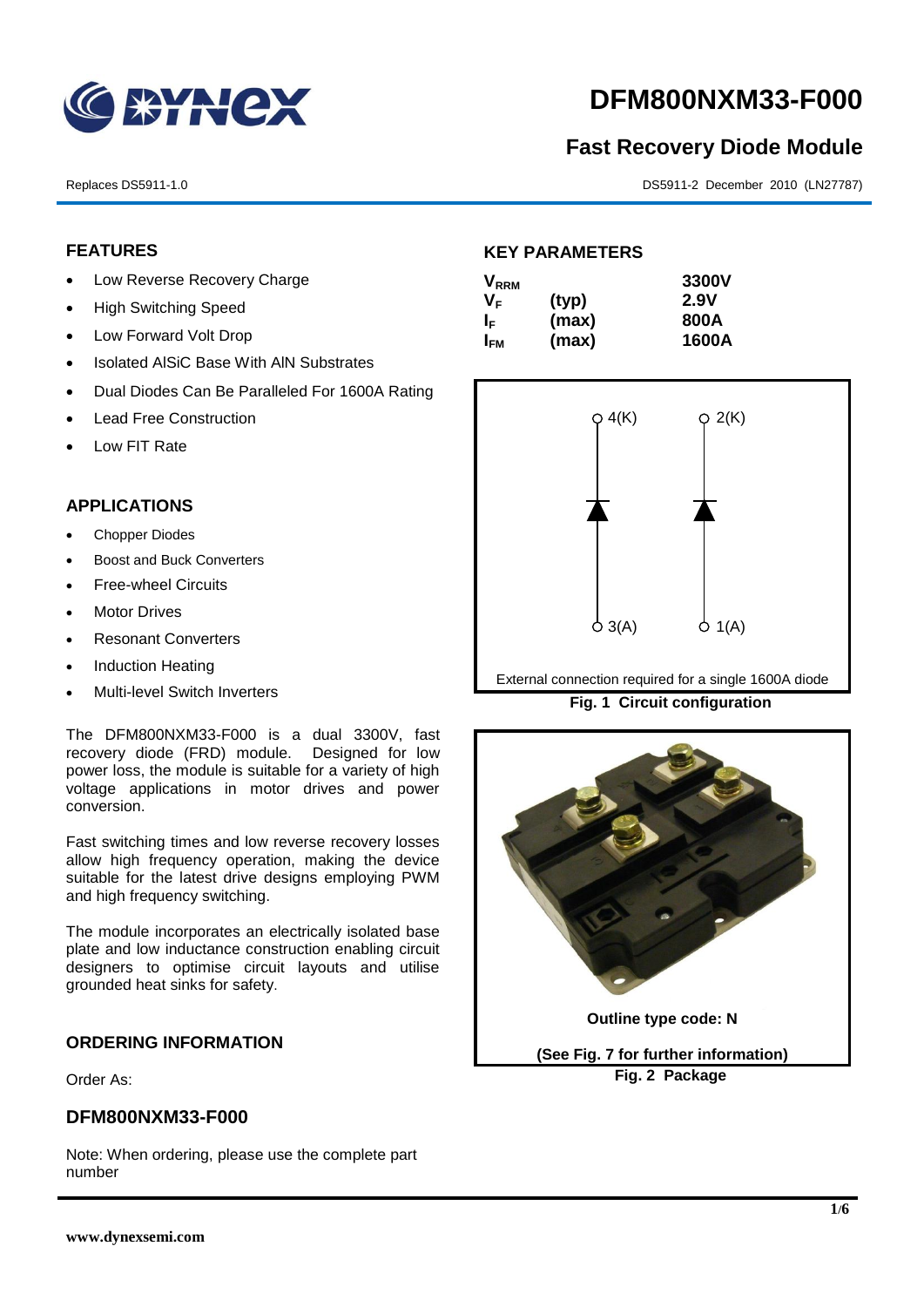#### **ABSOLUTE MAXIMUM RATINGS**

Stresses above those listed under 'Absolute Maximum Ratings' may cause permanent damage to the device. In extreme conditions, as with all semiconductors, this may include potentially hazardous rupture of the package. Appropriate safety precautions should always be followed. Exposure to Absolute Maximum Ratings may affect device reliability.

#### **Tcase = 25°C unless stated otherwise**

| Symbol                 | <b>Parameter</b>                | <b>Test Conditions</b>                                   | Max. | <b>Units</b> |
|------------------------|---------------------------------|----------------------------------------------------------|------|--------------|
| <b>V<sub>RRM</sub></b> | Repetitive peak reverse voltage | $T_i = 125$ °C                                           | 3300 | V            |
| $I_F$                  | Forward current (per arm)       | DC, $T_{case} = 70^{\circ}$ C                            |      | A            |
| $I_{FM}$               | Max. forward current            | $T_{\text{case}} = 105^{\circ}C, t_{p} = 1ms$            | 1600 | A            |
| $I^2t$                 | $I2t$ value fuse current rating | $V_R = 0$ , $t_p = 10$ ms, $T_i = 125$ °C                | 320  | $kA^2s$      |
| $P_{\text{max}}$       | Max. power dissipation          | $T_{\text{case}} = 25^{\circ}C$ , $T_i = 125^{\circ}C$   | 4170 | W            |
| $V_{\sf isol}$         | Isolation voltage - per module  | Commoned terminals to base plate.<br>AC RMS, 1 min, 50Hz | 6000 | $\vee$       |
| $Q_{PD}$               | Partial discharge - per module  | IEC1287, $V_1$ = 3500V, $V_2$ = 2600V, 50Hz RMS          | 10   | рC           |
| V <sub>RRM</sub> DC    | DC Voltage stability            | 25°C at sea level, 100 FITs                              | 2200 | V            |

# **THERMAL AND MECHANICAL RATINGS**

| Internal insulation material:     | AIN              |
|-----------------------------------|------------------|
| Baseplate material:               | AISiC            |
| Creepage distance:                | 33mm             |
| Clearance:                        | 20 <sub>mm</sub> |
| CTI (Comparative Tracking Index): | 350              |

| Symbol                     | <b>Parameter</b>                                                                                       | <b>Test Conditions</b>                       | Min | Typ. | Max | <b>Units</b>    |
|----------------------------|--------------------------------------------------------------------------------------------------------|----------------------------------------------|-----|------|-----|-----------------|
| $R_{th(i-c)}$              | Thermal resistance (per arm)                                                                           | Continuous dissipation -<br>junction to case | -   |      | 24  | °C/kW           |
| $R_{th(c-h)}$              | Mounting torque 5Nm<br>Thermal resistance -<br>(with mounting grease)<br>case to heatsink (per module) |                                              |     |      | 8   | °C/kW           |
| T,                         | Junction temperature                                                                                   |                                              | -40 | ۰    | 125 | $\rm ^{\circ}C$ |
| ${\mathsf T}_{\text{stg}}$ | Storage temperature range                                                                              |                                              | -40 | ۰    | 125 | $^{\circ}C$     |
|                            | <b>Screw Torque</b>                                                                                    | Mounting - M6                                | ۰   |      | 5   | <b>Nm</b>       |
|                            |                                                                                                        | Electrical connections - M8                  | ۰   |      | 10  | Nm              |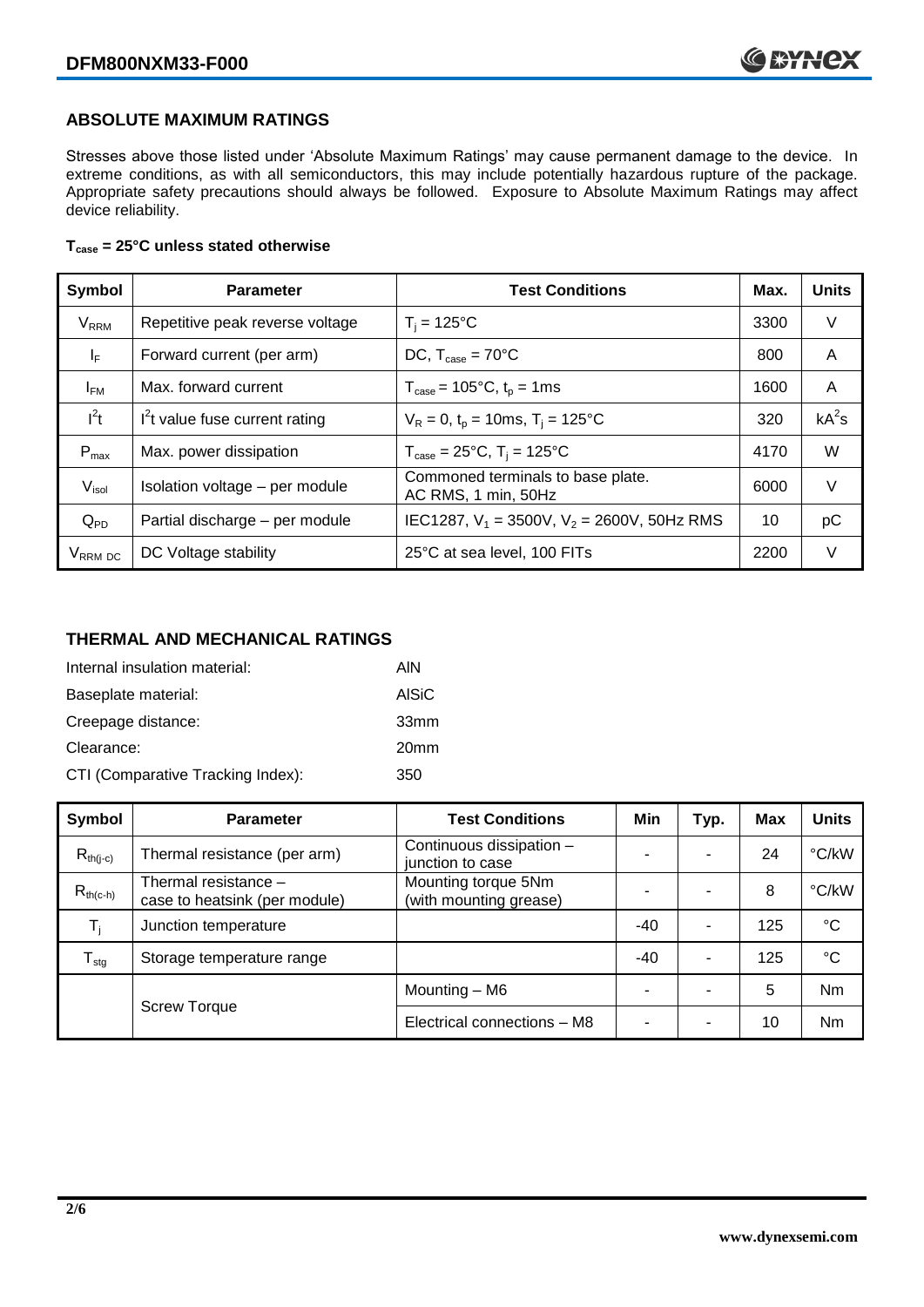# **STATIC ELECTRICAL CHARACTERISTICS – PER ARM**

#### **Tcase = 25°C unless stated otherwise.**

| <b>Symbol</b> | <b>Parameter</b>     | <b>Test Conditions</b>                 | Min | Typ | Max | <b>Units</b> |
|---------------|----------------------|----------------------------------------|-----|-----|-----|--------------|
| $I_{\rm RM}$  | Peak reverse current | $V_R = 3300V$ , T <sub>i</sub> = 125°C |     |     | 60  | mA           |
| $V_F$         | Forward voltage      | $I_F = 800A$                           |     | 2.9 |     |              |
|               |                      | $I_F = 800A$ , $T_i = 125^{\circ}C$    |     | 3.0 |     |              |
| Lм            | Inductance           | $\blacksquare$                         |     | 25  |     | nH           |

#### **DYNAMIC ELECTRICAL CHARACTERISTICS – PER ARM**

#### **Tcase = 25°C unless stated otherwise**

| Symbol          | <b>Parameter</b>                               | <b>Test Conditions</b>  | Min | Тур. | Max | <b>Units</b> |
|-----------------|------------------------------------------------|-------------------------|-----|------|-----|--------------|
| $Q_{rr}$        | Reverse recovery charge                        | $I_F = 800A$            |     | 320  |     | μC           |
| 1 <sub>rr</sub> | Peak reverse recovery current<br>$V_R = 1800V$ |                         |     | 670  |     | A            |
| $E_{rec}$       | Reverse recovery energy                        | $dl_F/dt = 4000A/\mu s$ |     | 300  |     | mJ           |

#### **Tcase = 125°C unless stated otherwise**

| Symbol                     | <b>Parameter</b>                        | <b>Test Conditions</b>  | Min | Typ. | Max | Units |
|----------------------------|-----------------------------------------|-------------------------|-----|------|-----|-------|
| $\mathsf{Q}_{\mathsf{rr}}$ | Reverse recovery charge<br>$I_F = 800A$ |                         |     | 600  |     | μC    |
| - Irr                      | Peak reverse recovery current           | $V_R = 1800V$           |     | 800  |     | Α     |
| $E_{rec}$                  | Reverse recovery energy                 | $dl_F/dt = 4000A/\mu s$ |     | 600  |     | mJ    |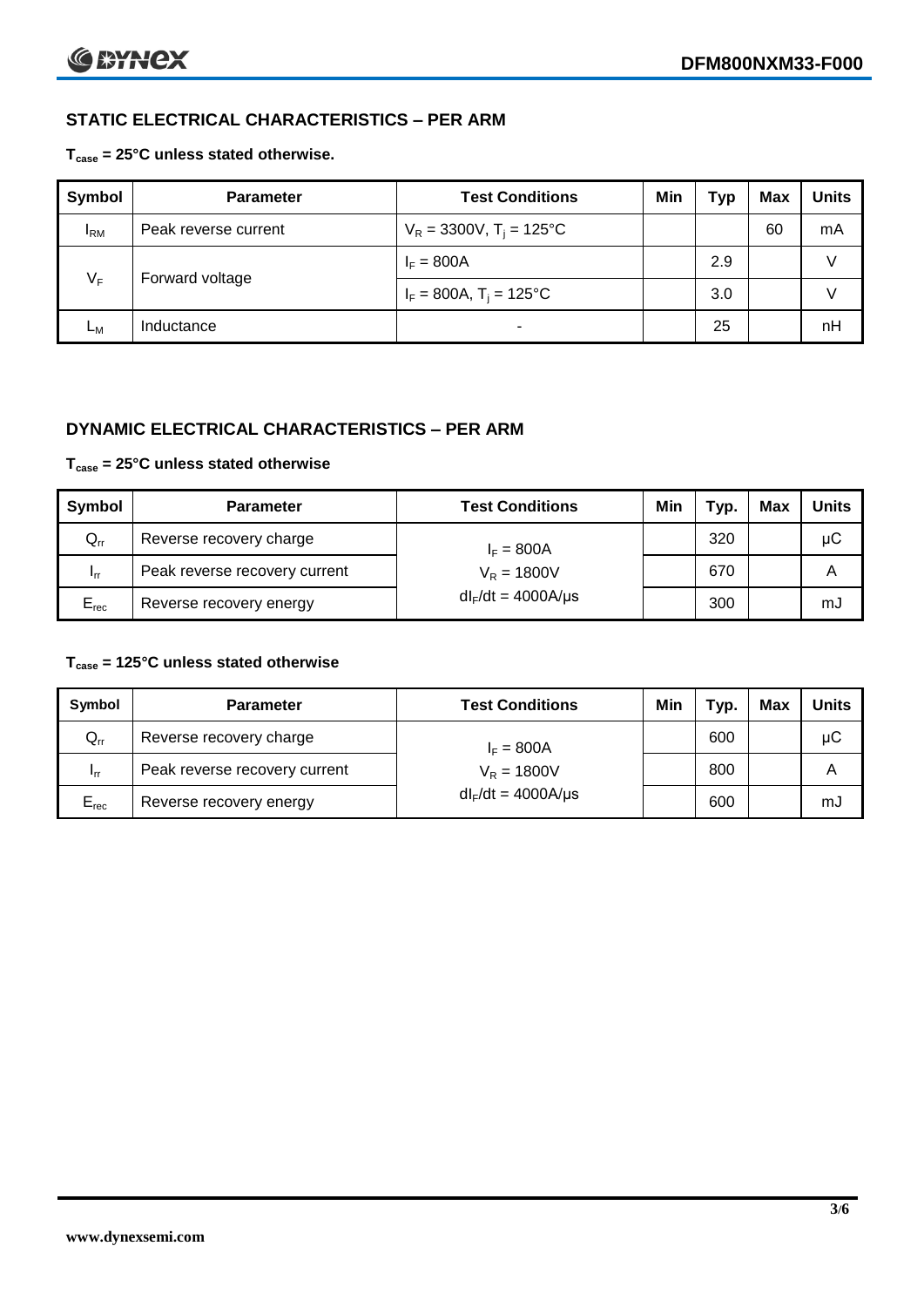

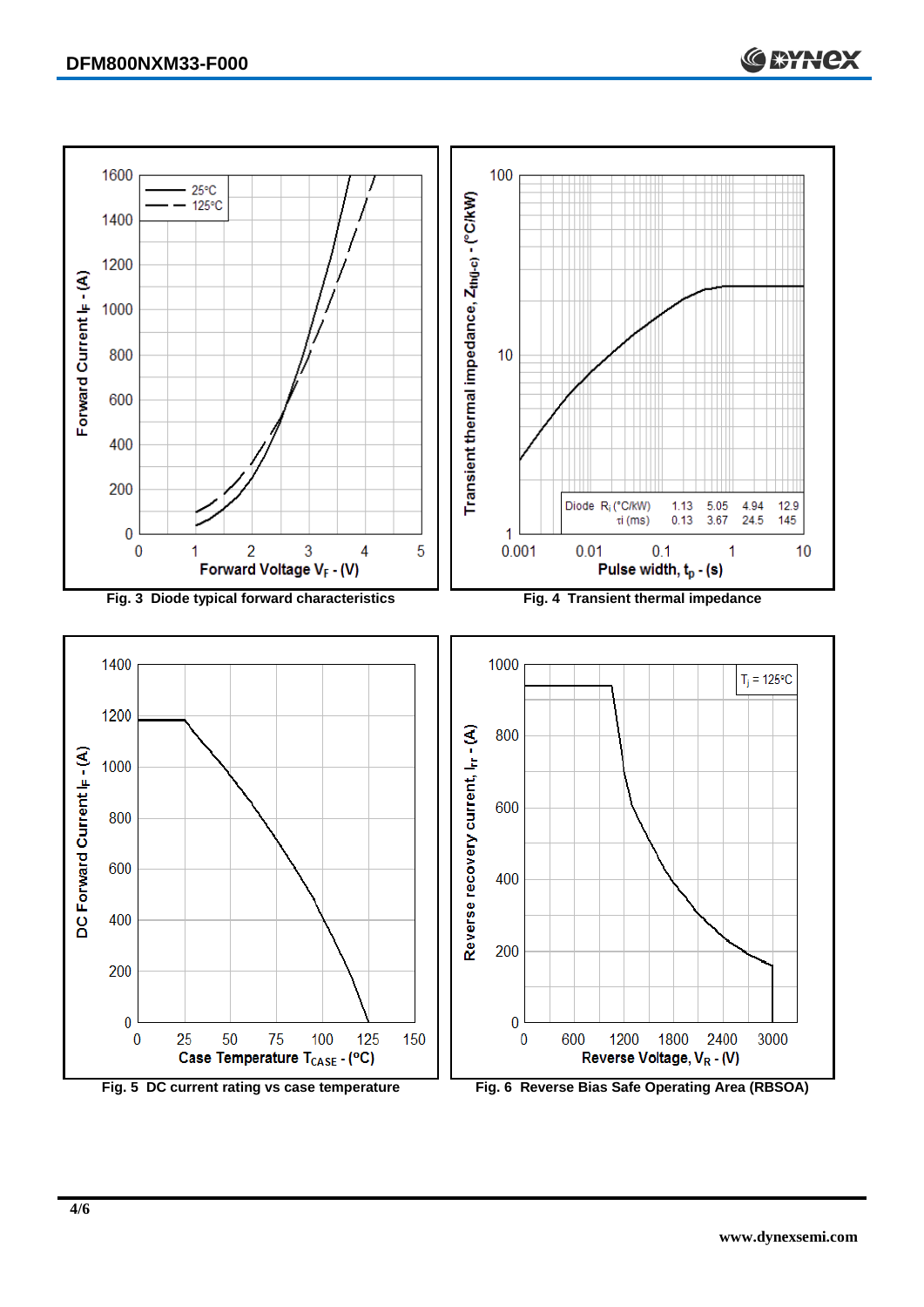

#### **PACKAGE DETAILS**

For further package information, please visit our website or contact Customer Services. All dimensions in mm, unless stated otherwise. **DO NOT SCALE.**